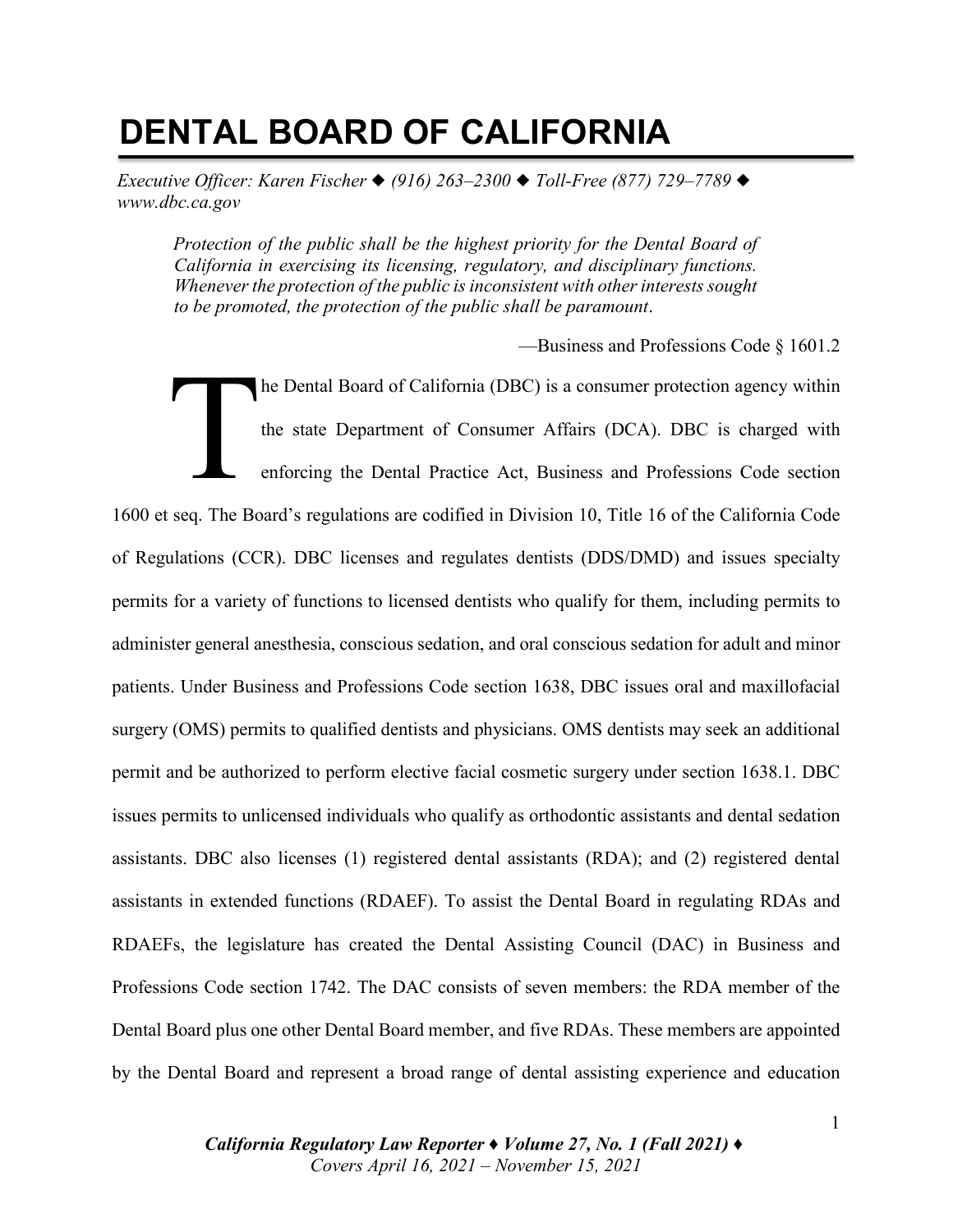(including at least one RDAEF). The DAC is authorized to consider all matters relating to dental assistants on its own initiative, or upon the request of the Dental Board, and to make appropriate recommendations in the following areas: requirements for dental assistant examination, licensure, permitting, and renewal; standards and criteria for approval of dental assisting educational programs, courses, and continuing education; allowable dental assistant duties, settings, and supervision levels; appropriate standards of conduct and enforcement for dental assistants; and requirements regarding infection control.

DBC sets standards for approval of dental schools and dental assistant training programs and determines subject matter for license examinations. It licenses applicants who pass the exam and meet Board requirements for licensure, sets standards for dental practice, and disciplines licensees who do not meet those standards. DBC is also responsible for registering dental practices (including mobile dental clinics) and corporations; establishing guidelines for continuing education requirements for dentists and dental assistants; approving radiation safety courses; and administering the Diversion Program for substance-abusing dentists and dental assistants.

DBC consists of fifteen members: eight practicing dentists, one Registered Dental Hygienist (RDH), one RDA, and five public members. Business and Professions Code section 1602 requires the professional members of the Board to have been actively practicing for at least five years prior to their appointment. The Governor appoints thirteen of the Board's theoretical fifteen members (including all of the dental practitioners. The Senate Rules Committee and the Assembly Speaker each appoint one public member.

On May 4, 2021, Governor Newsom [reappointed](https://perma.cc/9XZ9-D5ES) Lilia Larin, DDS; Rosalinda Olague, RDA, B.A.; and Joanne Pacheco, RDH, MAOB, to the Board. All three appointees have served on the Board since 2018. At this writing, there is one public member vacancy on the Board, to be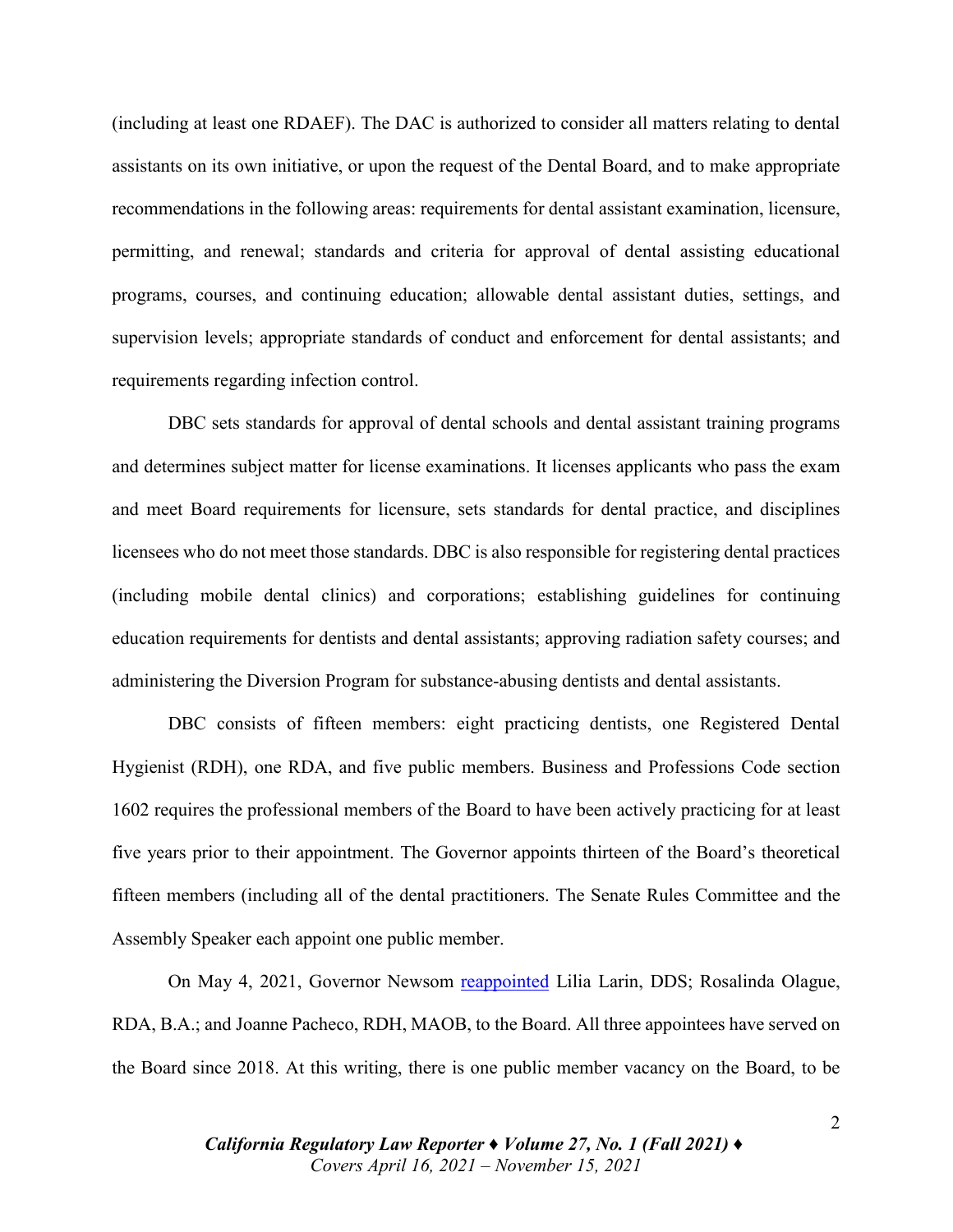appointed by the Governor.

## HIGHLIGHTS

#### AB 526 Authorizes Dentists with Necessary Training to Administer COVID-19 and Influenza Vaccines

[AB 526 \(Wood\),](https://leginfo.legislature.ca.gov/faces/billNavClient.xhtml?bill_id=202120220AB526) as amended September 1, 2021, amends section 1209 and adds sections 1625.6 and 1645.2 to the Business and Professions Code to allow dentists to independently prescribe and administer influenza and COVID-19 vaccines approved or authorized by the United States Food and Drug Administration (FDA) to persons three years of age or older. At its August 20, 2021 [meeting](https://perma.cc/GYG3-UNNV) [\[Agenda Item 25\(b\)iv\],](https://perma.cc/RU7Y-3RQ6) DBC voted to support AB 526.

Under former law, dentistry was defined as the diagnosis or treatment, by surgery or other methods, of diseases and lesions and the correction of malposition of the human teeth, alveolar process, gums, jaws, or associated structures, and provides that diagnosis or treatment may include all necessary related procedures as well as the use of drugs, anesthetic agents, and physical evaluation. In response to the COVID-19 pandemic, the Governor proclaimed a state of emergency and authorized executive orde[r N-39-20.](https://perma.cc/GY8H-4EEX) This allowed the Director of DCA, to the extent necessary and only for the duration of the declared emergency, to waive the professional licensing requirements and amend scopes of practice in the Business and Professions Code.

On January 27, 2021, the Director of DCA [waived](https://perma.cc/Z5NK-KAKA) Business and Professions Code section 1625 to the extent it prohibited licensed dentists from independently initiating and administering COVID-19 vaccines that were approved or authorized by the FDA to persons 16 years of age or older. This allowed dentists to temporarily support other healthcare officials in their pandemic mitigation efforts.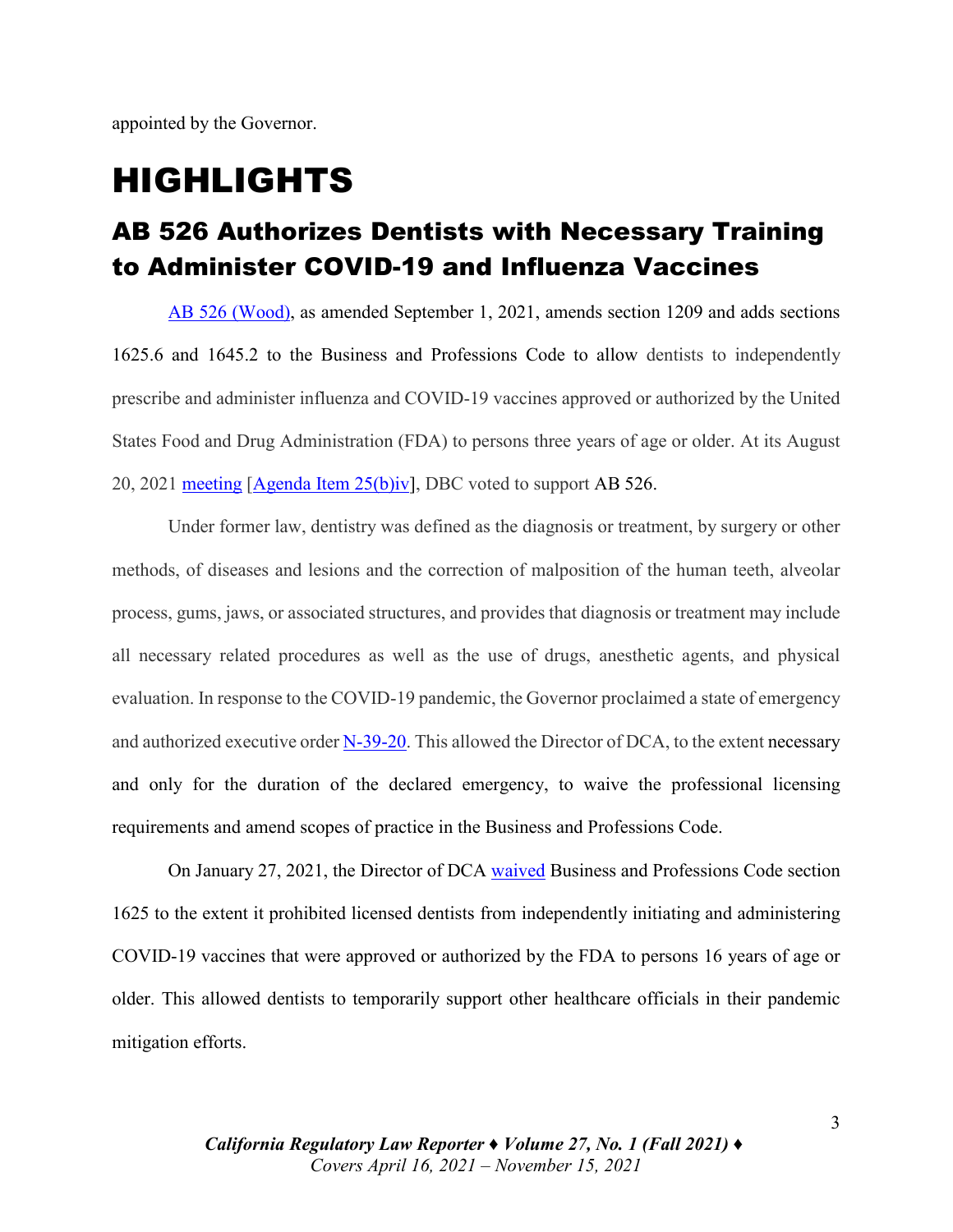AB 526 authorizes dentists to maintain the emergency authority granted in the pandemic to administer COVID-19 and Influenza vaccines. To be eligible, a dentist needs to complete an immunization training program biennially that is either offered by the CDC or taken through a registered provider approved by DBC that, at a minimum, includes vaccine administration, prevention and management of adverse reactions, and maintenance of vaccine records. Dentists also must comply with all state and federal recordkeeping and reporting requirements, including providing documentation to the patient's primary care provider, if applicable, and entering the information in the appropriate immunization registry designated by the Immunization Branch of the State Department of Public Health.

Governor Newsom signed AB 526 into law on October 8, 2021 (Chapter 653, Statutes of 2021).

### SB 607 Deletes Clinical and Practical Exam Requirements for Specific Registered Dental **Assistants**

[SB 607 \(Min\),](https://leginfo.legislature.ca.gov/faces/billTextClient.xhtml?bill_id=202120220SB607) as amended September 3, 2021, adds sections 1636.5 and 1636.6, amends sections 1724, 1753, 1753.55, 1753.6, and repeals section 1753.4 of the Business and Professions Code as it applies to DBC. This bill deleted the clinical and practical examination requirement for RDAEFs.

During its May 14, 2021, [meeting](https://perma.cc/TVU6-43AY) [Agenda Item 22(b)xiii], the Board expressed its continued support for SB 607. The idea to delete the clinical and practical examination requirements for dental assistants began as a [legislative proposal](https://perma.cc/R6A6-TSGQ) in December 2020 at the Board's meeting, but later became a bill by Senators Roth and Min, who added several amendments. These amendments, among other things, specified that the application fee for a pediatric minimal sedation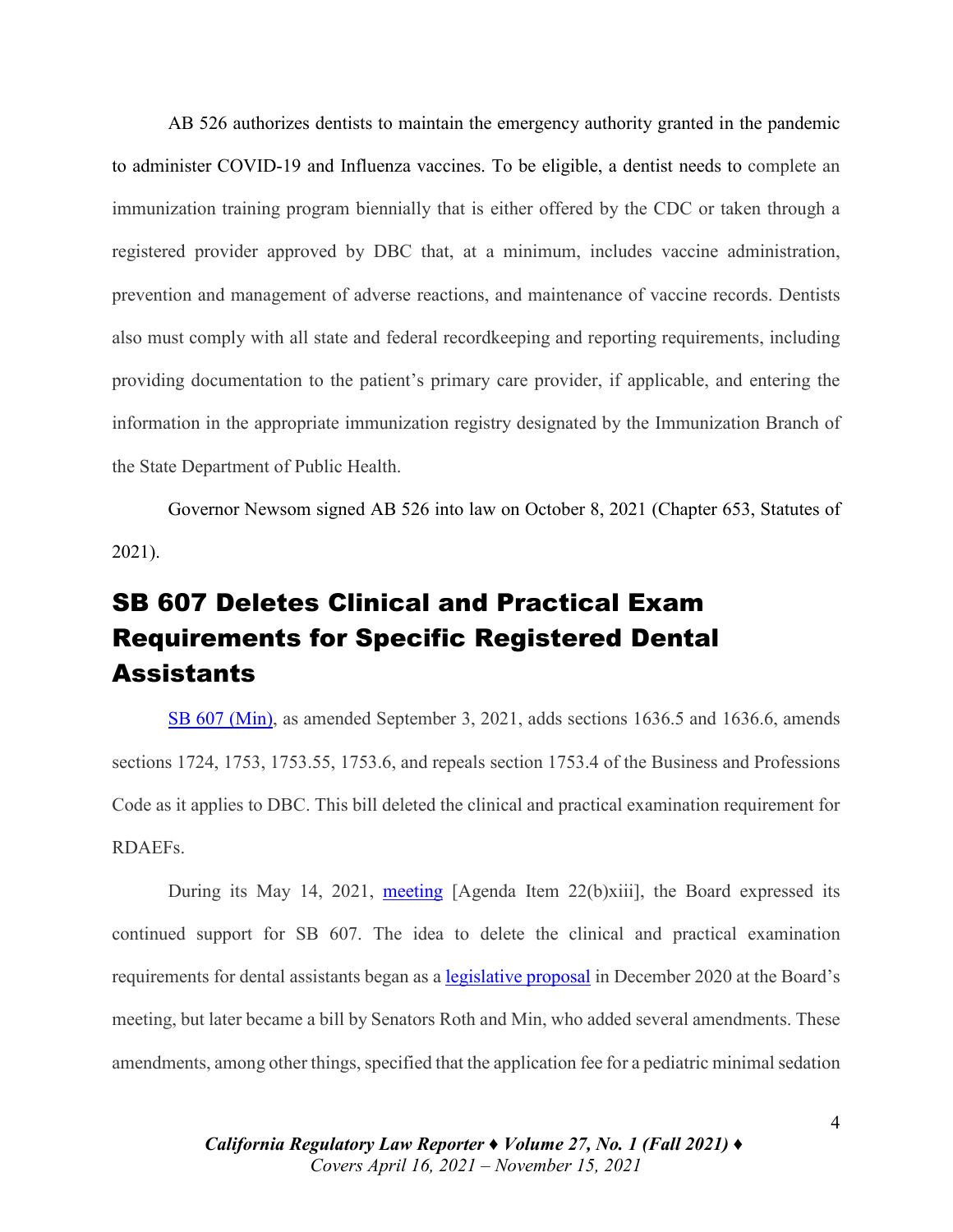permit cannot exceed \$1,000, and the renewal fee cannot exceed \$600. The amendments also included that a foreign dental school renewed by the board prior to January 1, 2020, through a date between January 1, 2024, and June 30, 2026, maintains that approval through that specified date. The amendments further provided that, upon expiration of that board approval, the foreign dental school must comply with the specified accreditation processes. The Board voted to continue its support for SB 607.

As previously detailed, before this bill, the RDAEF examination was offered approximately eight times per year. *[\[see 26:2 CRLR 7–9\]](https://digital.sandiego.edu/cgi/viewcontent.cgi?article=3086&context=crlr)* Because the examination consists of a clinical and practical examination, it must be held at a dental school with enough space to accommodate the approximately 25 to 30 candidates tested at each examination. The Board has already established that "due to ethical and practical considerations, dental licensure examinations are moving away from patient-based assessments and this trend has been accelerated by the COVID-19 pandemic."

Prior to the passage of SB 607, the law provided that under the Dental Practice Act, licensure and regulation of dentists and dental auxiliaries (including registered dental assistants in extended functions) was to be performed by DBC within DCA. The law required anyone who applied for a license as a registered dental assistant in extended functions on and after January 1, 2010, to successfully complete a clinical or practical examination administered by the Board. The law authorized a registered dental assistant in extended functions who was licensed before January 1, 2010, to perform certain additional duties only if they passed the clinical or practical examination.

Governor Newsom signed SB 607 into law on September 28, 2021 (Chapter 367, Statutes of 2021).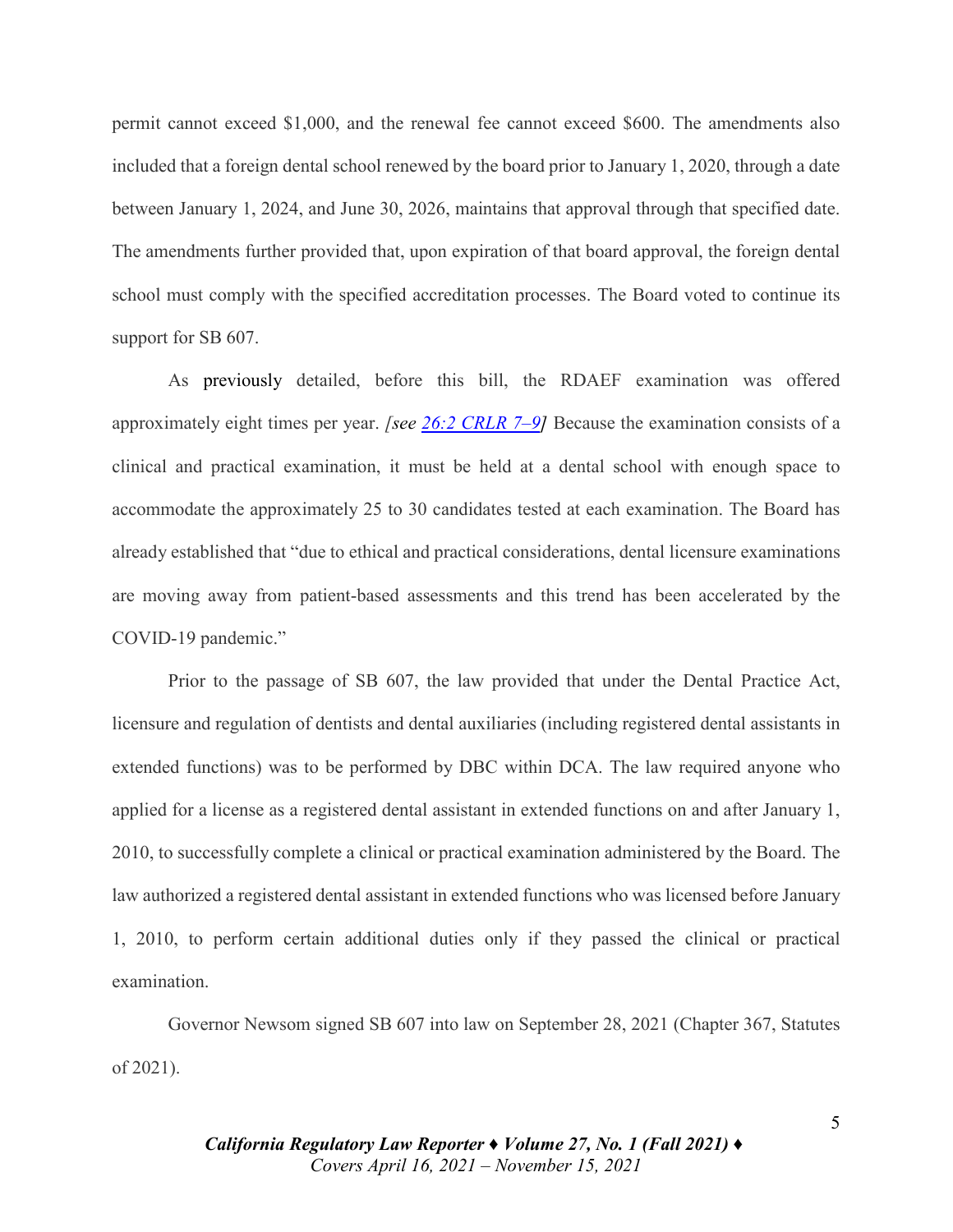#### Board Proposes Rulemaking that would Change Licensing Examination Criteria

On April 23, 2021, DBC published [notice](https://perma.cc/JMU3-ZDBE) of its intent to amend section 1031, Title 16 of the CCR, to establish the definition of successful results of the California Dentistry Law and Ethics Examination. The Board found this proposal is necessary to ensure the legal defensibility of the Board's California Dentistry Law and Ethics Examination.

According to the *initial statement of reasons*, the proposed rulemaking intends to ensure that all applicants who pass the licensure examination have sufficient knowledge and experience to practice safely and competently. According to the Board's notice, the examination, as it currently exists, requires a score of 75% to pass. This proposed amendment clarifies that merely completing the administration of the examination does not constitute passing, and adopts a criterion-referenced passing score. Specifically, the **proposed language** changes the definition from "successfully complete" to "achieve a criterion-referenced passing score" in regards to the licensure examination. As used in this section, "criterion-referenced passing score" is a specified point in a distribution of scores at or above which candidates have achieved entry-level competence.

The Board further explains in the initial statement of reasons that because licensing examinations can vary in difficulty from one examination to the next, a fixed passing score or percentage such as 75% "does not represent the minimally acceptable competence for all administrations of an examination." By applying a criterion-referenced methodology, a passing score is lowered for an examination containing more difficult questions and raised for an examination containing fewer difficult items.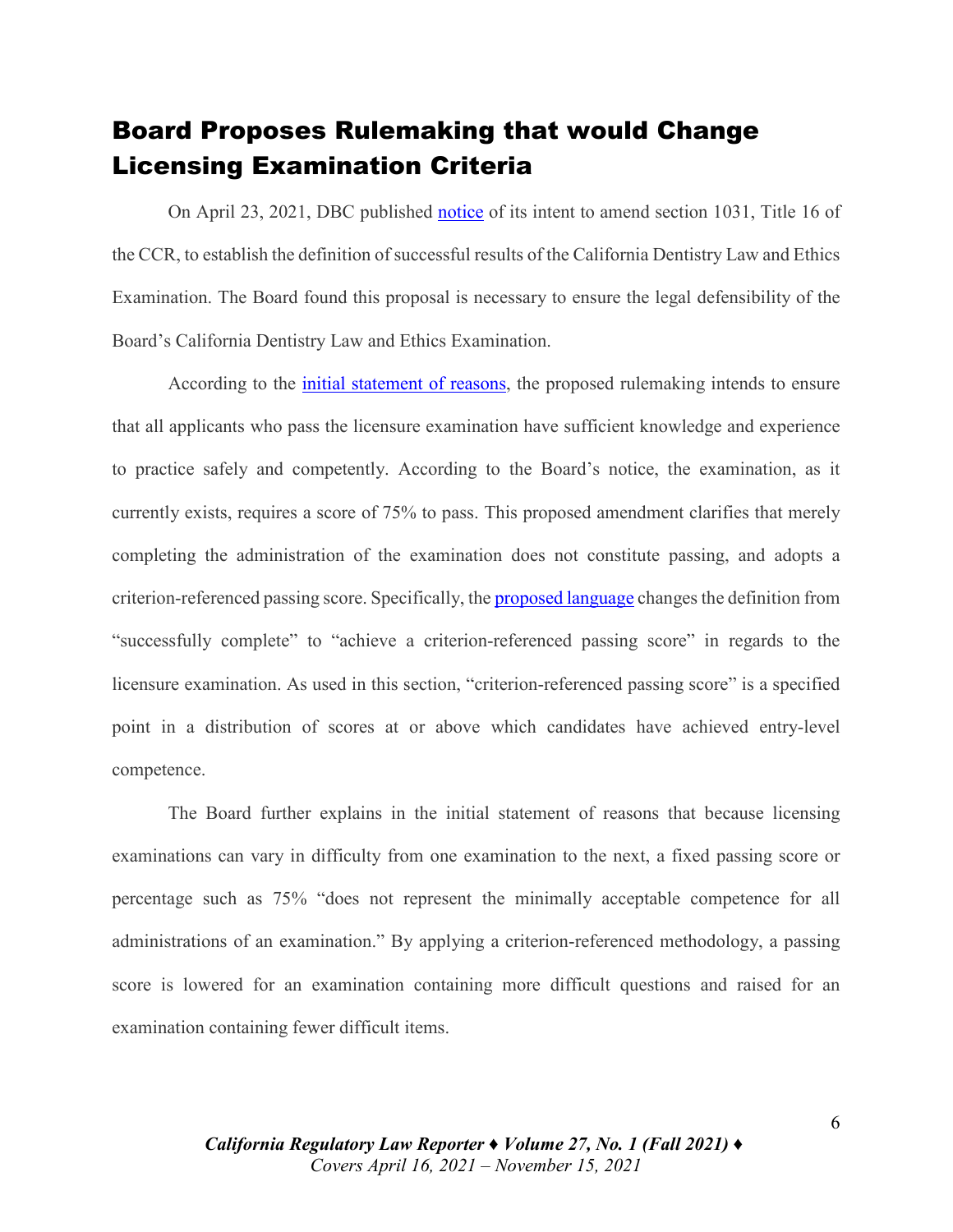In 2018, DCAs' Office of Professional Examination Services (OPES) completed an occupational analysis of the dental profession in California. Based on those findings, the Board, during its February 7, 2019 [meeting,](https://perma.cc/L2MK-4MJP) voted to ensure that its licensure examination was up to date by using a criterion-referenced passing score instead of a specified particular passing score. During the Board's [meeting](https://perma.cc/A4GH-PDDM) on August 14, 2020, it approved the revised regulatory language.

DBC anticipates a minimal fiscal impact because the Board already administers the test, so the cost necessary to amend section 1031 is expected to be absorbed within the existing cost resources. The public comment period on this issue ended June 7, 2021. At this writing, the rulemaking package is awaiting approval from the Office of Administrative Law (OAL).

### RULEMAKING

• *California Dentistry Law and Ethics Examination*: On April 23, 2021, the Board published [notice](https://perma.cc/JMU3-ZDBE) of its intent to amend section 1031, Title 16 of the CCR regarding its passing score for the California Dentistry Law & Ethics Examination as set forth in the [proposed language.](https://perma.cc/4ZRQ-BPNE) According to the [initial statement of reasons,](https://perma.cc/2EP3-T3KP) OPES conducted an occupational analysis of the dental profession in 2018 and recommended that the Board amend its existing regulation, which sets the passing score for the Law and Ethics examination at 75%, and instead replace it with a criterion-referenced passing score in order to make it legally defensible. The public comment period on the proposed amendment expired June 7, 2021. A public hearing was never scheduled because DBC did not receive a written request 15 days prior to the expiration of the public comment period (see HIGHLIGHTS).

• *Diversion Evaluation Committee Membership*: On July 13, 2021, OAL [approved](https://perma.cc/F4MW-G6WY) this regulatory action, and the regulation took effect on October 1, 2021. On September 23, 2020,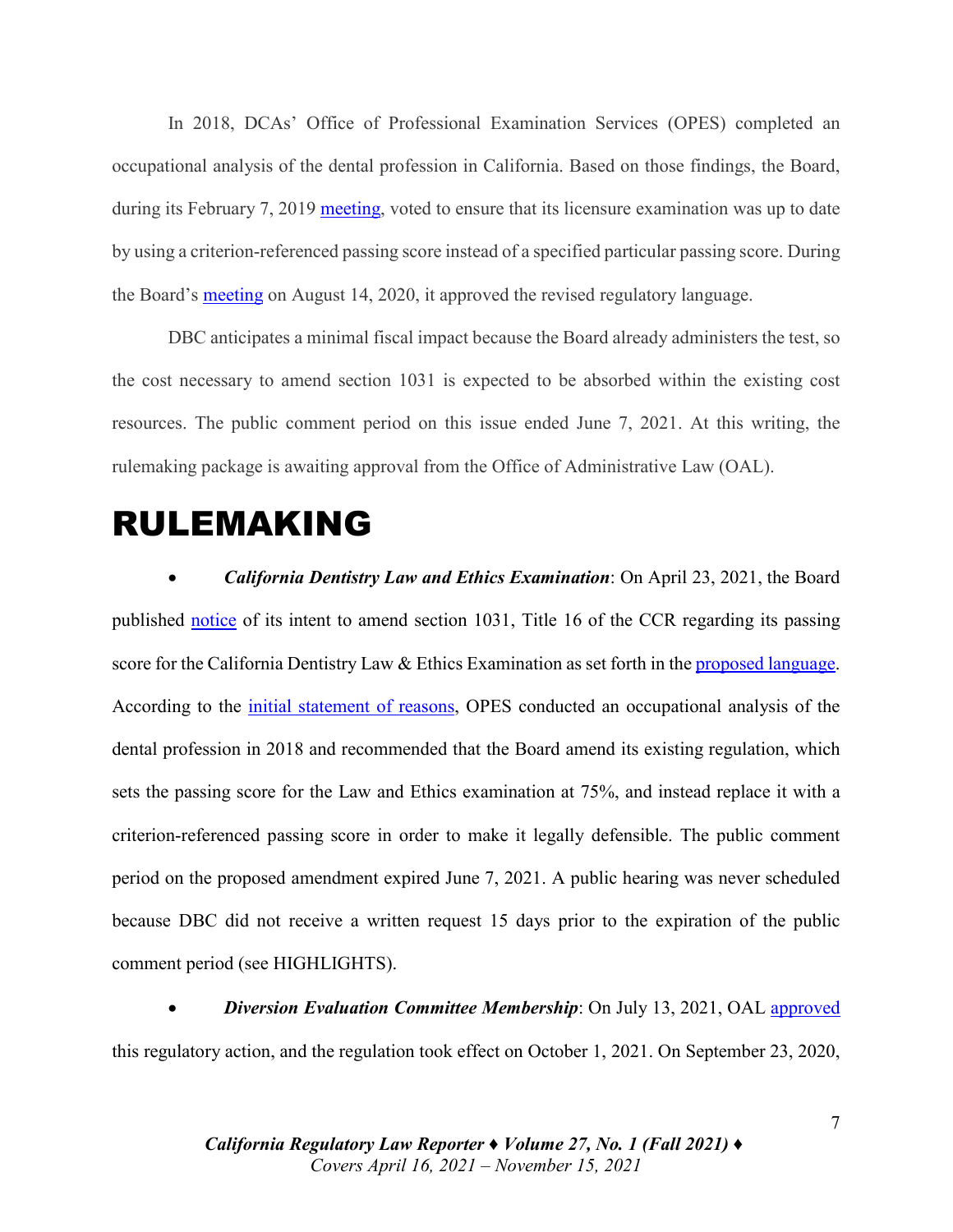DBC published [notice](https://perma.cc/9KVU-L9M3) of its intent to amend section 1020.4, Title 16 of the CCR to: 1) add a public member to the composition of Board diversion evaluation committees (DECs); 2) remove the requirement that a licensed dental auxiliary must serve on each committee; and 3) remove the term limits for committee members (see the [proposed language\)](https://perma.cc/65QW-GQNZ). According to the [initial statement of](https://perma.cc/7T4L-NTVR)  [reasons,](https://perma.cc/7T4L-NTVR) it is becoming increasingly difficult for the Board to recruit qualified individuals to serve on DECs, and the proposed changes will enhance the Board's ability to fill the committees and will also allow current DEC members to continue serving.

• *Consolidated Continuing Education, California Code of Regulations*: On November 3, 2021, the Board published [notice](https://perma.cc/D34B-LXBM) of its intent to amend sections 1016, 1016.2, and 1017, Title 16 of the CCR regarding continuing education and professional ethics as set forth in the [proposed language.](https://perma.cc/U2PL-RAT5) According to the [initial statement of reasons,](https://perma.cc/ZQ9H-RKXF) recent amendments to the Dental Practice Act necessitate regulation to add new requirements for continuing education related to the risks of addiction associated with the use of Schedule II drugs. This regulation would, among other things, ensure that licensees are educated about the risks and requirements of Schedule II opioids. The public comment period on the proposed amendment expires December 27, 2021. At this writing, the Board has not scheduled a public hearing with respect to this rulemaking proposal but will do so if it receives a written request 15 days prior to the expiration of the public comment period.

## LEGISLATION

**[AB 107 \(Salas\)](https://leginfo.legislature.ca.gov/faces/billTextClient.xhtml?bill_id=202120220AB107)**, as amended September 2, 2021, amends sections 115.6 and 5132 of the Business and Professions Code to require DBC, and other licensing boards under DCA, to grant temporary licenses to out-of-state licensed applicants who are married to an active-duty member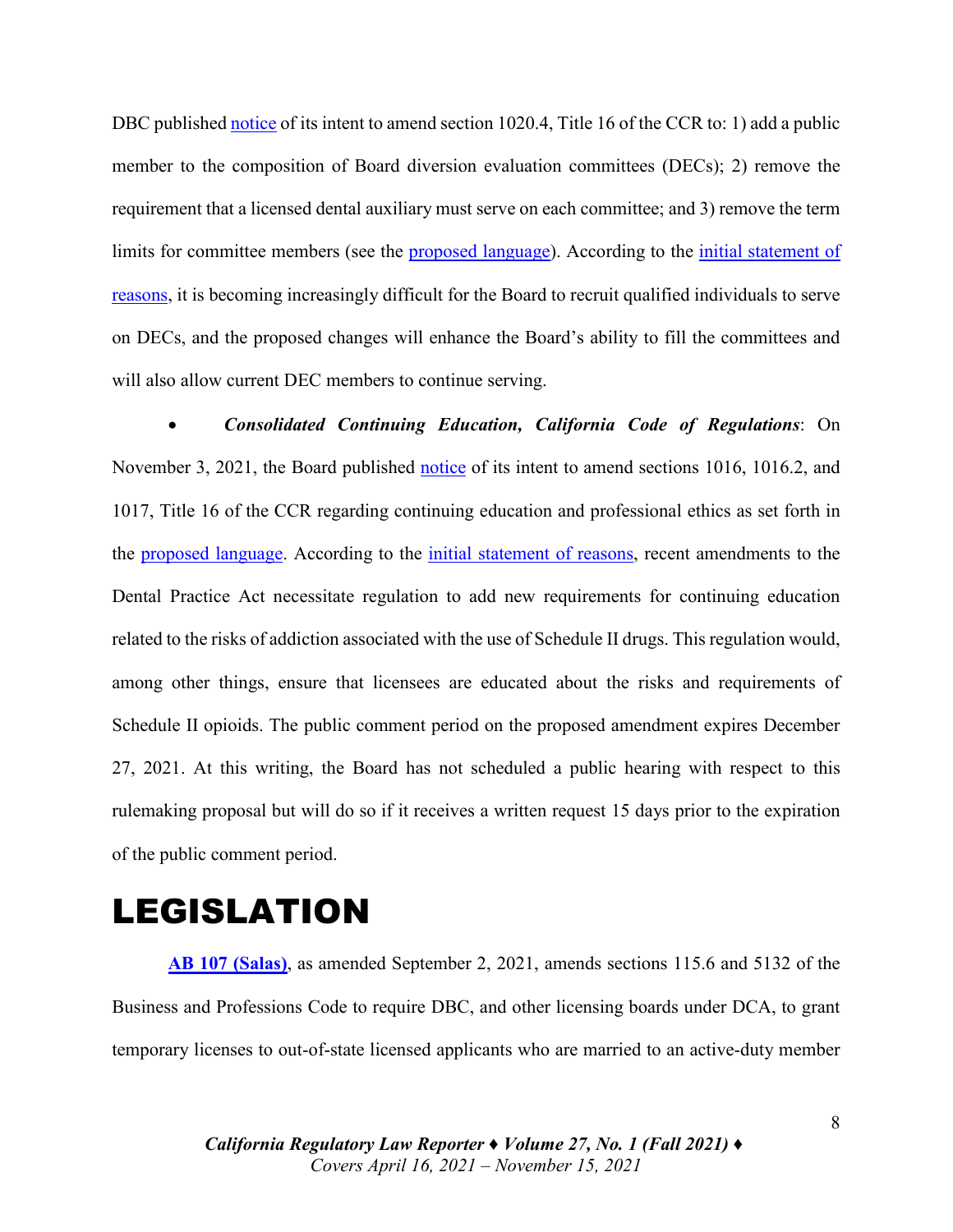of the United States military. According to the author, military spouses are six times more likely to be unemployed; permitting them to seamlessly transition into a profession in California when they have already been licensed in another state will help them find well-paying jobs in their field more quickly. Governor Newsom signed AB 107 into law on October 8, 2021 (Chapter 693, Statutes of 2021).

**[AB 526 \(Wood\)](https://leginfo.legislature.ca.gov/faces/billNavClient.xhtml?bill_id=202120220AB526)**, as amended September 1, 2021, and as it applies to DBC, amends section 1209 and adds sections 1625.6 and 1645.2 to the Business and Professions Code to allow dentists to independently prescribe and administer influenza and COVID-19 vaccines approved or authorized by the FDA to persons three years of age or older. Governor Newsom signed AB 526 into law on October 8, 2021 (Chapter 653, Statutes of 2021) (see HIGHLIGHTS).

**[SB 534 \(Jones\)](https://leginfo.legislature.ca.gov/faces/billTextClient.xhtml?bill_id=202120220SB534)**, as amended August 30, 2021, amends sections 1902.3, 1917.1, 1926.1, 1926.3, 1941, 1950.5, and 1951 of the Business and Professions Code to, among other things, allow registered dental hygienists in alternate practice to operate a mobile dental hygiene clinic in specified settings, if they register the mobile dental hygiene clinic with the Board. It further authorizes the Board to conduct announced and unannounced reviews and inspections of a mobile dental hygiene clinic. The bill also expressly deems it "unprofessional conduct" for a licensee to knowingly make a statement or sign a certificate that falsely represents a fact related to the practice of dental hygiene. Governor Newsom signed SB 534 into law on October 4, 2021 (Chapter 491, Statutes of 2021).

**[SB 607 \(Min\)](https://leginfo.legislature.ca.gov/faces/billTextClient.xhtml?bill_id=202120220SB607)**, as amended September 3, 2021, and as it applies to DBC, adds sections 1636.5 and 1636.6, amends sections 1724, 1753, 1753.55, 1753.6, and repeals section 1753.4 of the Business and Professions Code to delete the clinical and practical examination requirement for RDAEFs. Governor Newsom signed SB 607 into law on September 28, 2021 (Chapter 367,